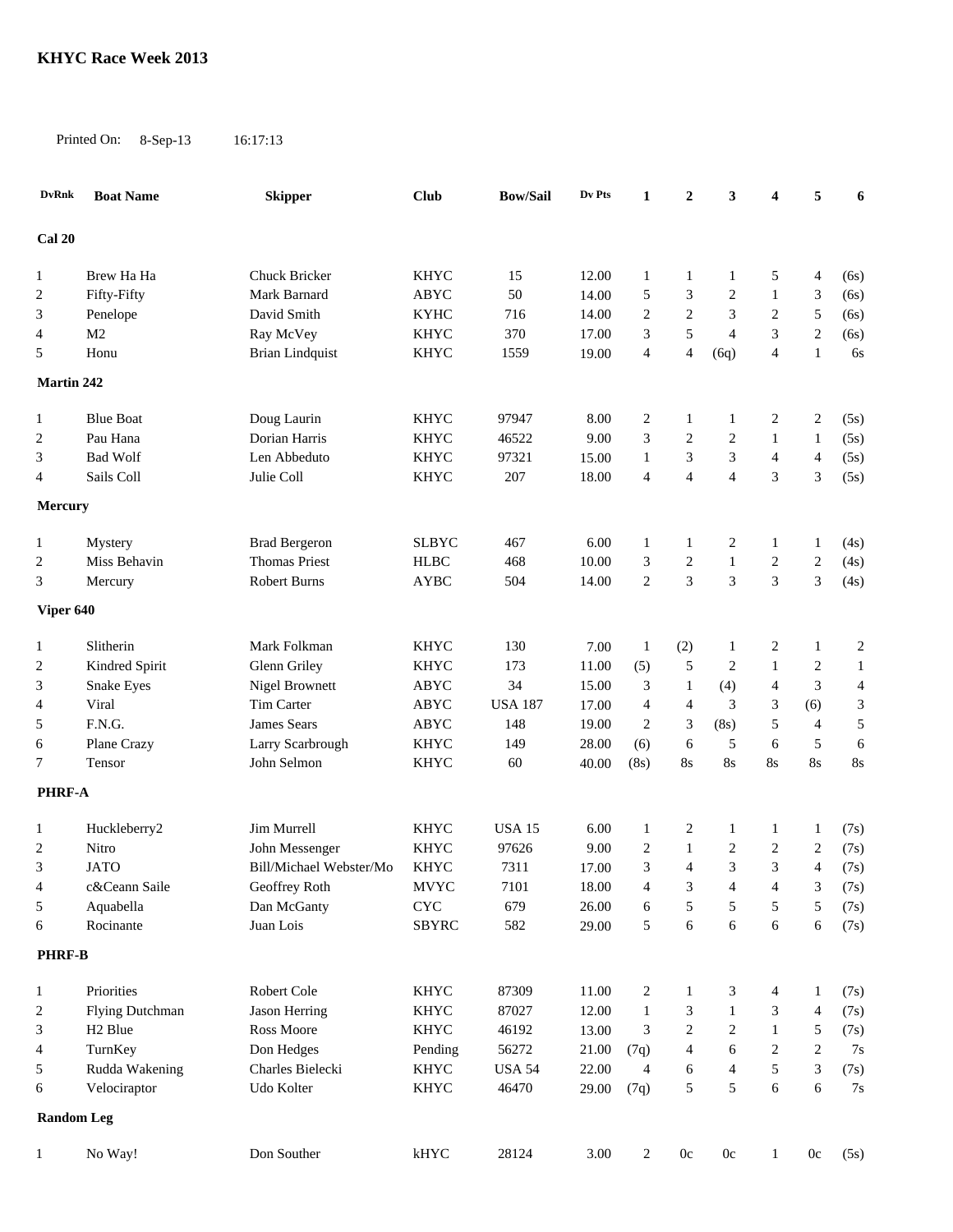| 2<br>3<br>4        | Meimi II<br>Sheridan Mae<br>Das Schiff                  | Mike Devine<br><b>Steve Davis</b><br><b>Ron Grassl</b> | <b>KHYC</b><br><b>KHYC</b><br><b>KHYC</b> | 56384<br>56732<br>N <sub>28</sub> | 3.00<br>6.00<br>8.00 | 3<br>$\overline{4}$ | 0c<br>0c<br>0c | 0c<br>0c<br>0c | $\overline{2}$<br>3<br>4 | 0c<br>0c<br>0c | (5s)<br>(5s)<br>(5s) |  |
|--------------------|---------------------------------------------------------|--------------------------------------------------------|-------------------------------------------|-----------------------------------|----------------------|---------------------|----------------|----------------|--------------------------|----------------|----------------------|--|
| <b>Multi Hulls</b> |                                                         |                                                        |                                           |                                   |                      |                     |                |                |                          |                |                      |  |
| $\mathbf{1}$       | ScoutNac                                                | Mark Hansen                                            | <b>KHYC</b>                               | 1462                              | 6.00                 |                     |                | 1              | (2)                      |                | 2                    |  |
| 2                  | FangDango                                               | Jim Legge                                              | <b>KHYC</b>                               | 27064                             | 8.00                 | (3f)                | 2              | 2              |                          | 2              | $\mathbf{1}$         |  |
| $a = average$      | $( )$ = Thrown out<br>$%$ = Percent Penalty             | $c = DNC$<br>$s = DNS$<br>$f = DNF$                    | Number of Boats in Series 37              |                                   |                      |                     |                |                |                          |                |                      |  |
| $r = RDG$          | $q = DSQ$ , OCS, RAF, DNE, DGM<br>$DNO = Not$ Qualified | $t = TLE$<br>$b = BFD$                                 |                                           | Using Low Point Series Scoring    |                      |                     | Version 6.45   |                |                          |                |                      |  |

## **Questions? Contact: Contact Person Unknown**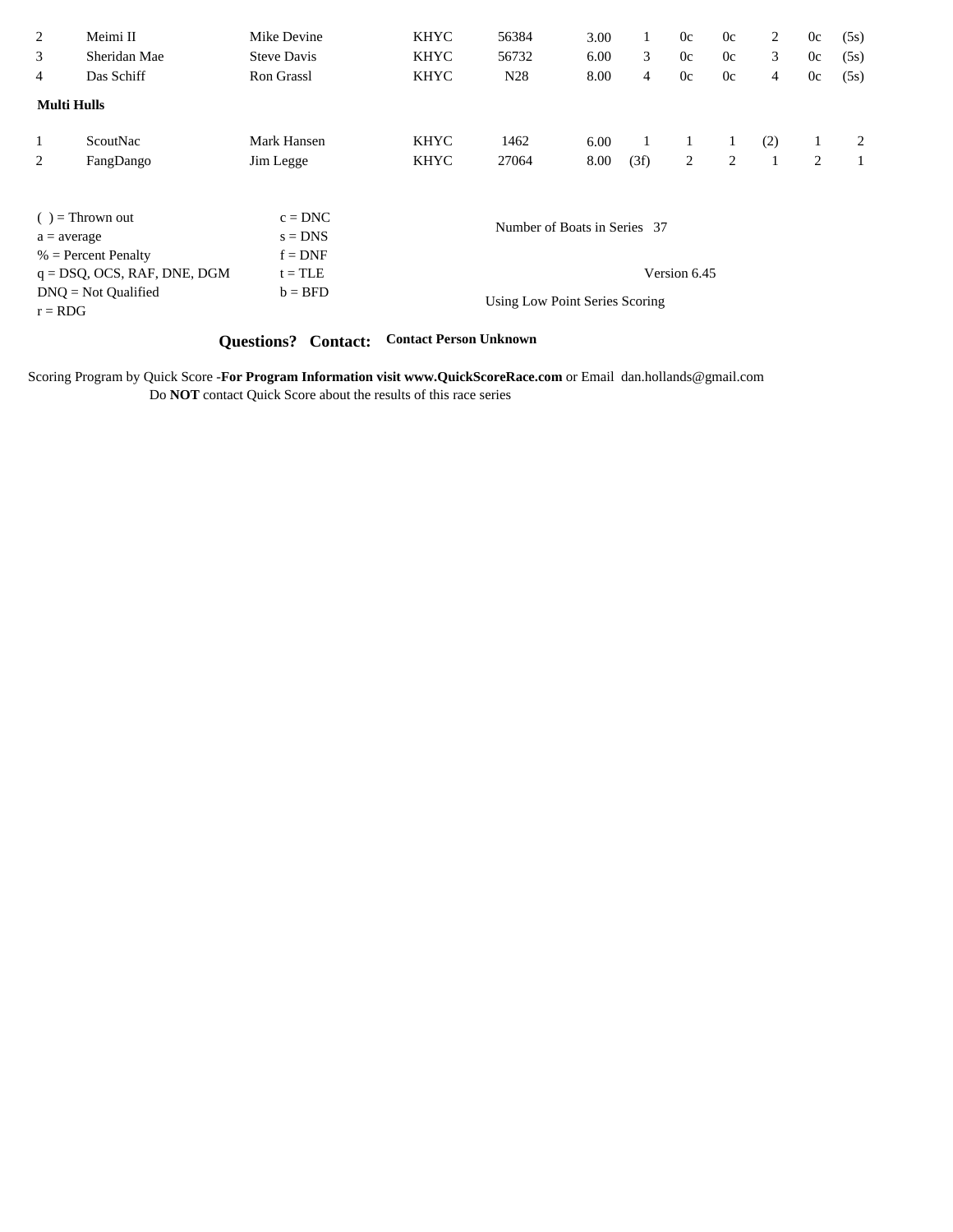Printed On: 7-Sep-13 18:08:26

**DvRnk Boat Name Skipper Club Bow/Sail Dv Pts 1 2 3** 1 Brew Ha Ha Chuck Bricker KHYC 15 3.00 1 1 1 Penelope David Smith KYHC 716 7.00 2 2 3 Fifty-Fifty Mark Barnard ABYC 50 10.00 5 3 2 M2 Ray McVey KHYC 370 12.00 3 5 4 Honu Brian Lindquist KHYC 1559 14.00 4 4 6q Blue Boat doug laurin khyc 97947 4.00 2 1 1 Bad Wolf Len Abbeduto KHYC 97321 7.00 1 3 3 Pau Hana Dorian Harris KHYC 46522 7.00 3 2 2 4 Sails Coll 5 Julie Coll 5 NHYC 207 12.00 4 4 4

**Mercury**

**Martin 242**

**Cal 20**

| Mystery      | <b>Brad Bergeron</b> | <b>SLBYC</b> | 467 | 4.00                     |  |  |
|--------------|----------------------|--------------|-----|--------------------------|--|--|
| Miss Behavin | <b>Thomas Priest</b> | <b>HLBC</b>  | 468 | $6.00 \qquad 3 \qquad 2$ |  |  |
| Mercury      | Robert Burns         | <b>AYBC</b>  | 504 | 8.00 2 3                 |  |  |

| Viper 640      |                   |                  |             |                |       |    |   |    |
|----------------|-------------------|------------------|-------------|----------------|-------|----|---|----|
|                | Slitherin         | Mark Folkman     | <b>KHYC</b> | 130            | 4.00  |    |   |    |
| $\overline{2}$ | <b>Snake Eyes</b> | Nigel Brownett   | <b>ABYC</b> | 34             | 8.00  |    |   | 4  |
| 3              | Viral             | Tim Carter       | <b>ABYC</b> | <b>USA 187</b> | 11.00 | 4  | 4 |    |
| 4              | Kindred Spirit    | Glenn Griley     | <b>KHYC</b> | 173            | 12.00 |    |   |    |
| 5              | F.N.G.            | James Sears      | <b>ABYC</b> | 148            | 13.00 |    |   | 8s |
| 6              | Plane Crazy       | Larry Scarbrough | <b>KHYC</b> | 149            | 17.00 | h. |   |    |

Tensor John Selmon KHYC 60 24.00 8s 8s 8s

**PHRF-A**

| 1 11NP 7A     |                        |                         |              |               |       |                |    |                |
|---------------|------------------------|-------------------------|--------------|---------------|-------|----------------|----|----------------|
| 1             | Huckleberry2           | Jim Murrell             | <b>KHYC</b>  | <b>USA 15</b> | 4.00  |                | 2  |                |
| 2             | Nitro                  | John Messenger          | <b>KHYC</b>  | 97626         | 5.00  | $\overline{2}$ |    | 2              |
| 3             | JATO                   | Bill/Michael Webster/Mo | <b>KHYC</b>  | 7311          | 10.00 | 3              | 4  | 3              |
| 4             | c&Ceann Saile          | Geoffrey Roth           | <b>MVYC</b>  | 7101          | 11.00 | 4              | 3  | 4              |
| 5             | Aquabella              | Dan McGanty             | <b>CYC</b>   | 679           | 16.00 | 6              | 5  | 5              |
| 6             | Rocinante              | Juan Lois               | <b>SBYRC</b> | 582           | 17.00 | 5              | 6  | 6              |
| <b>PHRF-B</b> |                        |                         |              |               |       |                |    |                |
| 1             | <b>Flying Dutchman</b> | Jason Herring           | <b>KHYC</b>  | 87027         | 5.00  |                | 3  |                |
| 2             | Priorities             | Robert Cole             | <b>KHYC</b>  | 87309         | 6.00  | 2              |    | 3              |
| 3             | H <sub>2</sub> Blue    | Ross Moore              | <b>KHYC</b>  | 46192         | 7.00  | 3              | 2  | $\overline{2}$ |
| 4             | Rudda Wakening         | Charles Bielecki        | <b>KHYC</b>  | <b>USA 54</b> | 14.00 | 4              | 6  | $\overline{4}$ |
| 5             | TurnKey                | Don Hedges              | Pending      | 56272         | 17.00 | 7q             | 4  | 6              |
| 6             | Velociraptor           | Udo Kolter              | <b>KHYC</b>  | 46470         | 17.00 | 7q             | 5  | 5              |
|               | <b>Random Leg</b>      |                         |              |               |       |                |    |                |
| 1             | Meimi II               | Mike Devine             | <b>KHYC</b>  | 56384         | 1.00  |                | 0c | 0 <sub>c</sub> |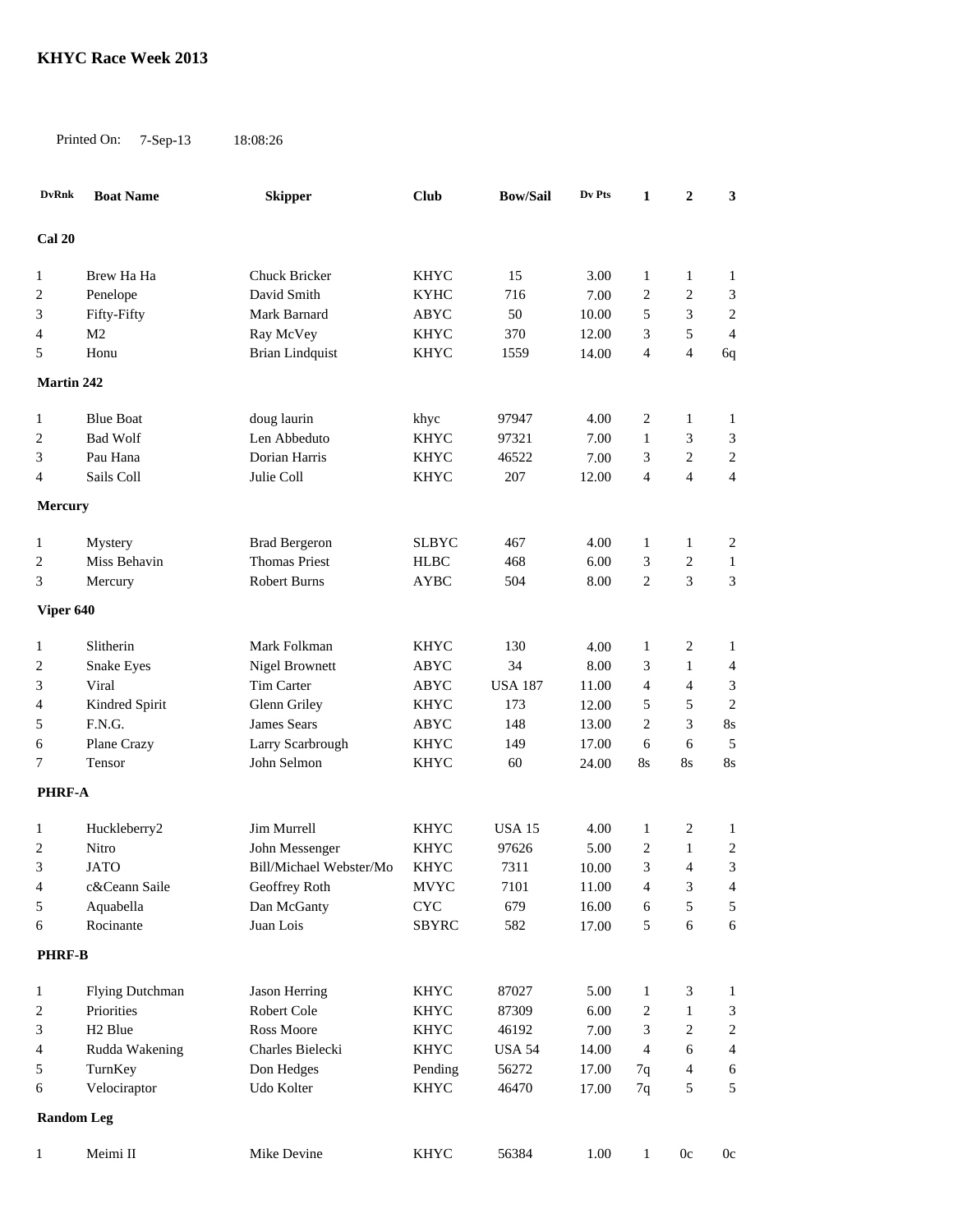| 2<br>3             | No Way!<br>Sheridan Mae        | Don Souther<br><b>Steve Davis</b> | kHYC<br><b>KHYC</b> | 28124<br>56732                 | 2.00<br>3.00                 | 2<br>3 | 0c<br>0c     | 0c<br>0c |
|--------------------|--------------------------------|-----------------------------------|---------------------|--------------------------------|------------------------------|--------|--------------|----------|
| 4                  | Das Schiff                     | Ron Grassl                        | <b>KHYC</b>         | N <sub>28</sub>                | 4.00                         | 4      | 0c           | 0c       |
| <b>Multi Hulls</b> |                                |                                   |                     |                                |                              |        |              |          |
| 1                  | ScoutNac                       | Mark Hansen                       | <b>KHYC</b>         | 1462                           | 3.00                         |        |              |          |
| 2                  | FangDango                      | Jim Legge                         | <b>KHYC</b>         | 27064                          | 7.00                         | 3f     | 2            | 2        |
|                    |                                |                                   |                     |                                |                              |        |              |          |
|                    | $( )$ = Thrown out             | $c = DNC$                         |                     |                                | Number of Boats in Series 37 |        |              |          |
| $a = average$      | $%$ = Percent Penalty          | $s = DNS$<br>$f = DNF$            |                     |                                |                              |        |              |          |
|                    | $q = DSQ$ , OCS, RAF, DNE, DGM | $t = TLE$                         |                     |                                |                              |        | Version 6.45 |          |
| $r = RDG$          | $DNO = Not$ Qualified          | $b = BFD$                         |                     | Using Low Point Series Scoring |                              |        |              |          |

## **Questions? Contact: Contact Person Unknown**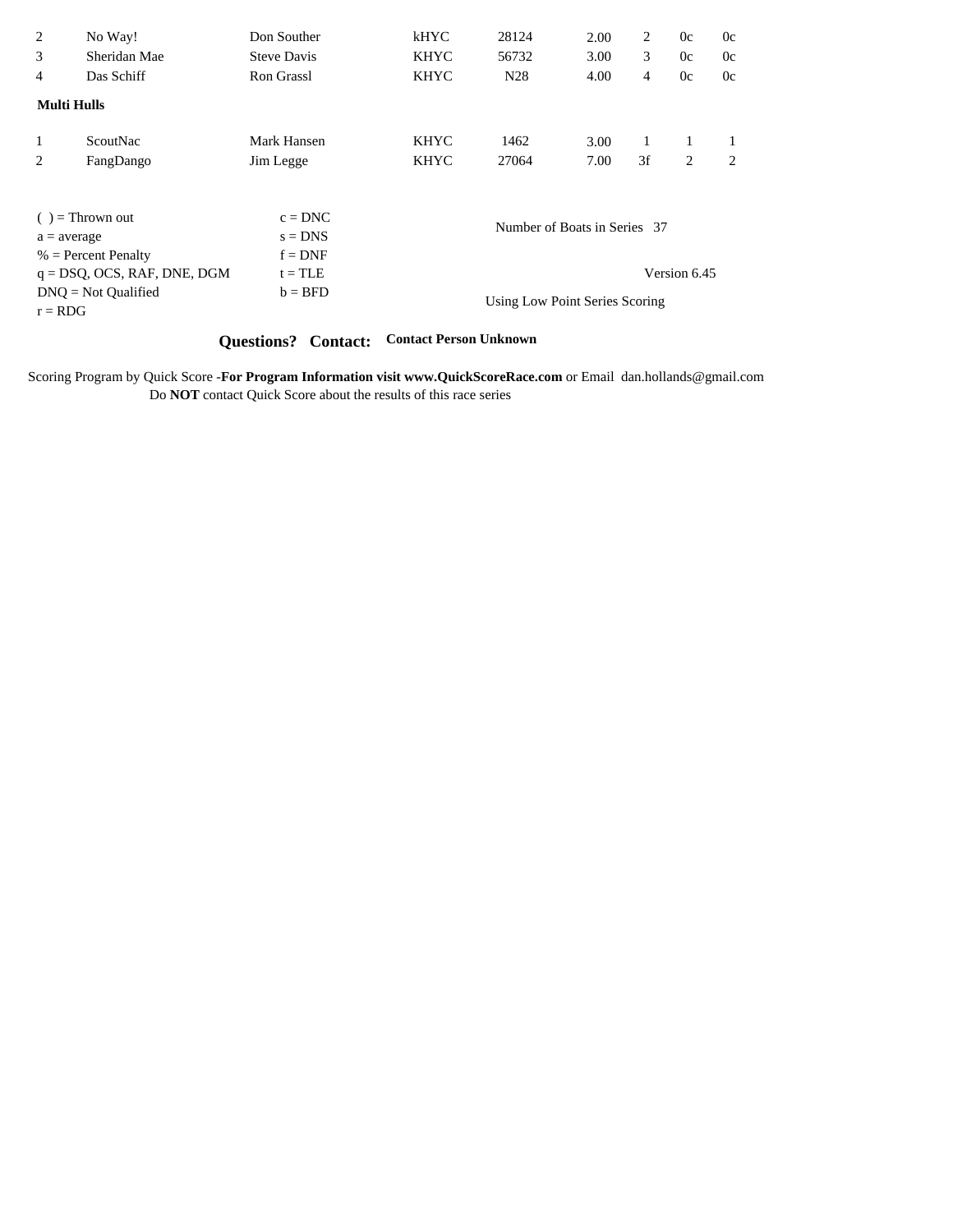## Race Date: 7 Sep 2013

Wind Speed: 6-8 kn

|                   | Div<br><b>Rank</b>       | <b>Boat Name</b>  | Sail No.                           | <b>Rating</b> | Finish<br><b>Time</b> | <b>Elapsed</b><br><b>Time</b> | Corrected<br><b>Time</b> | Seconds *<br><b>Behind</b>  |
|-------------------|--------------------------|-------------------|------------------------------------|---------------|-----------------------|-------------------------------|--------------------------|-----------------------------|
| <b>Cal 20</b>     |                          | One Design        |                                    |               |                       |                               |                          |                             |
|                   | $\mathbf{1}$             | Brew Ha Ha        | 15                                 |               |                       |                               |                          |                             |
|                   | $\overline{c}$           | Penelope          | 716                                |               |                       |                               |                          |                             |
|                   | 3                        | M2                | 370                                |               |                       |                               |                          |                             |
|                   | $\overline{\mathcal{A}}$ | Honu              | 1559                               |               |                       |                               |                          |                             |
|                   | 5                        | Fifty-Fifty       | 50                                 |               |                       |                               |                          |                             |
| <b>Martin 242</b> |                          | One Design        |                                    |               |                       |                               |                          |                             |
|                   | $\mathbf{1}$             | <b>Bad Wolf</b>   | 97321                              |               |                       |                               |                          |                             |
|                   | $\overline{c}$           | <b>Blue Boat</b>  | 97947                              |               |                       |                               |                          |                             |
|                   | 3                        | Pau Hana          | 46522                              |               |                       |                               |                          |                             |
|                   | $\overline{4}$           | Sails Coll        | $207\,$                            |               |                       |                               |                          |                             |
| <b>Mercury</b>    |                          | One Design        |                                    |               |                       |                               |                          |                             |
|                   | $\mathbf{1}$             | Mystery           | 467                                |               |                       |                               |                          |                             |
|                   | $\sqrt{2}$               | Mercury           | 504                                |               |                       |                               |                          |                             |
|                   | 3                        | Miss Behavin      | 468                                |               |                       |                               |                          |                             |
| Viper 640         |                          | One Design        |                                    |               |                       |                               |                          |                             |
|                   | $\mathbf{1}$             | Slitherin         | 130                                |               |                       |                               |                          |                             |
|                   | $\overline{c}$           | F.N.G.            | 148                                |               |                       |                               |                          |                             |
|                   | 3                        | <b>Snake Eyes</b> | 34                                 |               |                       |                               |                          |                             |
|                   | 4                        | Viral             | <b>USA 187</b>                     |               |                       |                               |                          |                             |
|                   | 5                        | Kindred Spirit    | 173                                |               |                       |                               |                          |                             |
|                   | 6                        | Plane Crazy       | 149                                |               |                       |                               |                          |                             |
| <b>DNS</b>        | $8\,$                    | Tensor            | 60                                 |               |                       |                               |                          |                             |
| PHRF-A            |                          |                   | Time on Time / Start Time 12:32:00 |               |                       |                               |                          | * Time Behind is Sec / Hour |
|                   | $\mathbf{1}$             | Huckleberry2      | <b>USA 15</b>                      | 54            | 13:18:08              | 00:46:08                      | 00:49:39                 |                             |
|                   | $\mathbf{2}$             | Nitro             | 97626                              | 84            | 13:21:14              | 00:49:14                      | 00:50:29                 | 60                          |
|                   | 3                        | <b>JATO</b>       | 7311                               | 36            | 13:18:21              | 00:46:21                      | 00:51:25                 | 128                         |
|                   | $\overline{4}$           | c&Ceann Saile     | 7101                               | 75            | 13:22:43              | 00:50:43                      | 00:52:45                 | 225                         |
|                   | 5                        | Rocinante         | 582                                | 90            | 13:24:46              | 00:52:46                      | 00:53:35                 | 285                         |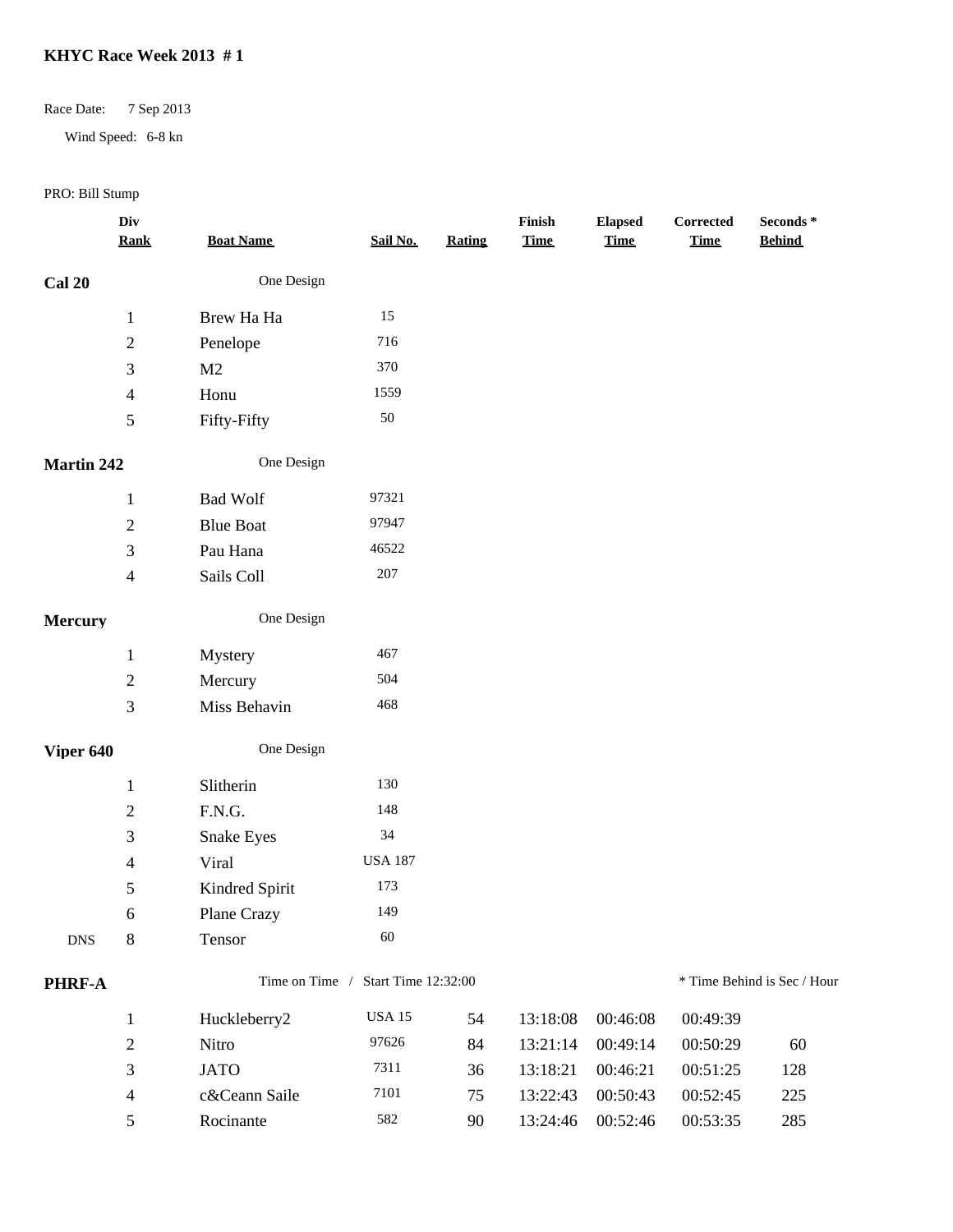## Race Date: 7 Sep 2013

Wind Speed: 7-9 kn

|                   | Div<br><b>Rank</b>       | <b>Boat Name</b>  | Sail No.            | Rating | Finish<br><b>Time</b> | <b>Elapsed</b><br><b>Time</b> | Corrected<br><b>Time</b> | Seconds *<br><b>Behind</b>  |
|-------------------|--------------------------|-------------------|---------------------|--------|-----------------------|-------------------------------|--------------------------|-----------------------------|
| <b>Cal 20</b>     |                          | One Design        |                     |        |                       |                               |                          |                             |
|                   | $\mathbf{1}$             | Brew Ha Ha        | 15                  |        |                       |                               |                          |                             |
|                   | $\overline{c}$           | Penelope          | 716                 |        |                       |                               |                          |                             |
|                   | 3                        | Fifty-Fifty       | 50                  |        |                       |                               |                          |                             |
|                   | $\overline{\mathcal{A}}$ | Honu              | 1559                |        |                       |                               |                          |                             |
|                   | 5                        | M2                | 370                 |        |                       |                               |                          |                             |
| <b>Martin 242</b> |                          | One Design        |                     |        |                       |                               |                          |                             |
|                   | $\mathbf{1}$             | <b>Blue Boat</b>  | 97947               |        |                       |                               |                          |                             |
|                   | $\mathbf{2}$             | Pau Hana          | 46522               |        |                       |                               |                          |                             |
|                   | 3                        | <b>Bad Wolf</b>   | 97321               |        |                       |                               |                          |                             |
|                   | $\overline{\mathcal{L}}$ | Sails Coll        | $207\,$             |        |                       |                               |                          |                             |
| <b>Mercury</b>    |                          | One Design        |                     |        |                       |                               |                          |                             |
|                   | $\mathbf{1}$             | Mystery           | 467                 |        |                       |                               |                          |                             |
|                   | $\overline{2}$           | Miss Behavin      | 468                 |        |                       |                               |                          |                             |
|                   | 3                        | Mercury           | 504                 |        |                       |                               |                          |                             |
| Viper 640         |                          | One Design        |                     |        |                       |                               |                          |                             |
|                   | $\mathbf{1}$             | <b>Snake Eyes</b> | $34\,$              |        |                       |                               |                          |                             |
|                   | $\mathbf{2}$             | Slitherin         | 130                 |        |                       |                               |                          |                             |
|                   | 3                        | F.N.G.            | 148                 |        |                       |                               |                          |                             |
|                   | 4                        | Viral             | <b>USA 187</b>      |        |                       |                               |                          |                             |
|                   | 5                        | Kindred Spirit    | 173                 |        |                       |                               |                          |                             |
|                   | 6                        | Plane Crazy       | 149                 |        |                       |                               |                          |                             |
| <b>DNS</b>        | 8                        | Tensor            | 60                  |        |                       |                               |                          |                             |
| PHRF-A            |                          | Time on Time /    | Start Time 13:35:00 |        |                       |                               |                          | * Time Behind is Sec / Hour |
|                   | $\mathbf{1}$             | Nitro             | 97626               | 84     | 14:35:21              | 01:00:21                      | 01:01:52                 |                             |
|                   | $\mathbf{2}$             | Huckleberry2      | $_{\rm USA\,15}$    | 54     | 14:33:18              | 00:58:18                      | 01:02:44                 | 50                          |
|                   | 3                        | c&Ceann Saile     | 7101                | 75     | 14:37:15              | 01:02:15                      | 01:04:44                 | 167                         |
|                   | 4                        | <b>JATO</b>       | 7311                | 36     | 14:33:30              | 00:58:30                      | 01:04:53                 | 176                         |
|                   | $\mathfrak{S}$           | Aquabella         | 679                 | 78     | 14:40:26              | 01:05:26                      | 01:07:44                 | 341                         |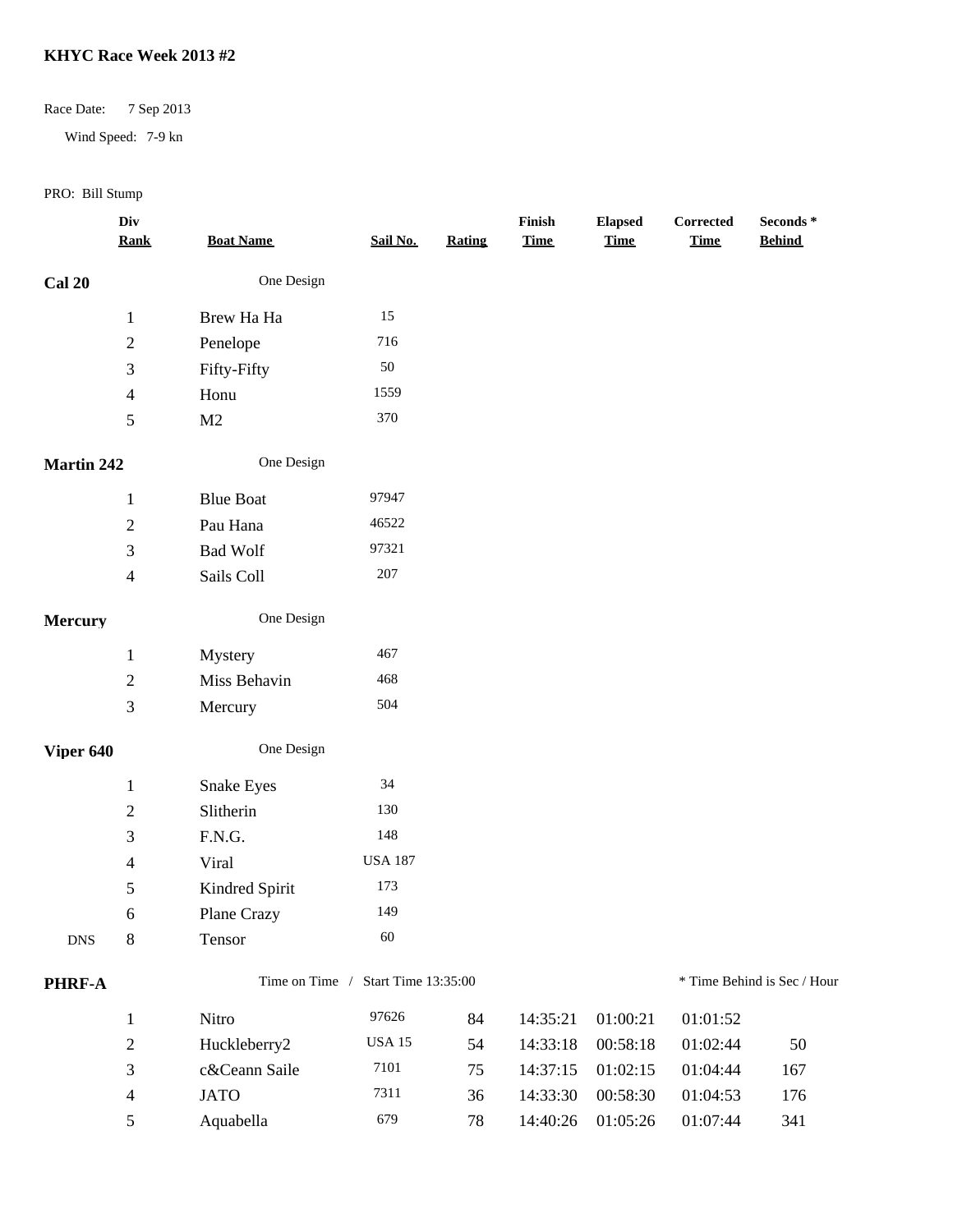|                    | 6              | Rocinante                  | 582                           | 90                        | 14:43:42 | 01:08:42 | 01:09:46                    | 460 |
|--------------------|----------------|----------------------------|-------------------------------|---------------------------|----------|----------|-----------------------------|-----|
| <b>PHRF-B</b>      |                | Time on Time               | Start Time $13:41:00$         |                           |          |          | * Time Behind is Sec / Hour |     |
|                    | 1              | Priorities                 | 87309                         | 99                        | 14:22:00 | 00:41:00 | 00:41:04                    |     |
|                    | $\overline{2}$ | H <sub>2</sub> Blue        | 46192                         | 108                       | 14:23:27 | 00:42:27 | 00:41:56                    | 76  |
|                    | 3              | <b>Flying Dutchman</b>     | 87027                         | 93                        | 14:23:59 | 00:42:59 | 00:43:27                    | 209 |
|                    | 4              | TurnKey                    | 56272                         | 108                       | 14:25:55 | 00:44:55 | 00:44:22                    | 289 |
|                    | 5              | Velociraptor               | 46470                         | 138                       | 14:29:21 | 00:48:21 | 00:45:41                    | 405 |
|                    | 6              | Rudda Wakening             | <b>USA 54</b>                 | 96                        | 14:28:12 | 00:47:12 | 00:47:30                    | 564 |
| <b>Multi Hulls</b> |                | Time on Time               | <b>Start Time 14:11:00</b>    |                           |          |          | * Time Behind is Sec / Hour |     |
|                    | 1              | ScoutNac                   | 1462                          | 9                         | 14:52:53 | 00:41:53 | 00:48:42                    |     |
|                    | $\overline{2}$ | FangDango                  | 27064                         | $-48$                     | 14:52:36 | 00:41:36 | 00:53:52                    | 382 |
|                    |                | <b>Questions?</b> Contact: | <b>Contact Person Unknown</b> |                           |          |          |                             |     |
| Printed On:        | 07-Sep-2013    | 17:48:35                   |                               | Number of boats Scored 33 |          |          | Version 6.45                |     |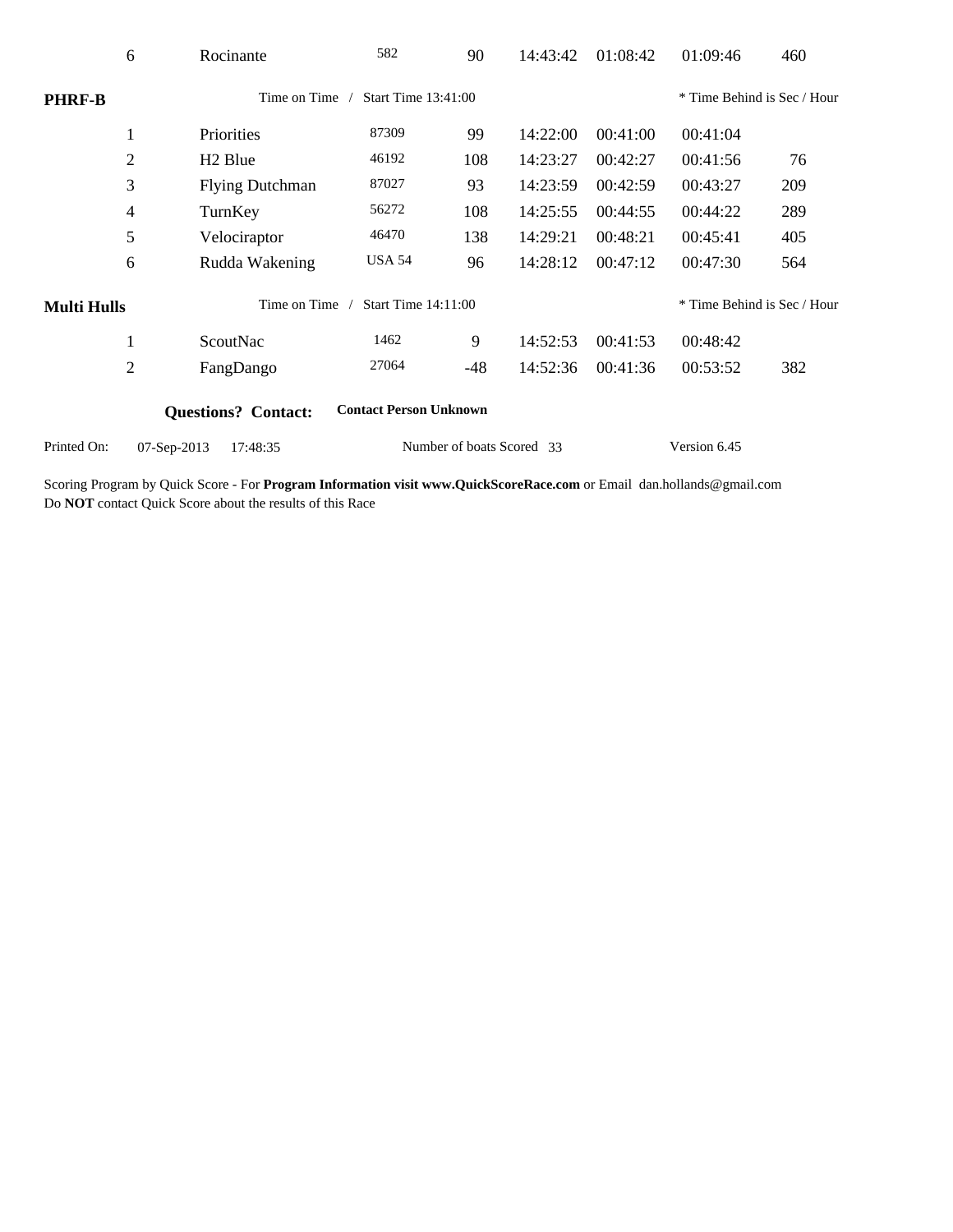|                                        | 6              | Aquabella                                                 | 679                           | 78    | 13:24:05 | 00:52:05 | 00:53:54                    | 308 |  |  |
|----------------------------------------|----------------|-----------------------------------------------------------|-------------------------------|-------|----------|----------|-----------------------------|-----|--|--|
| <b>PHRF-B</b>                          |                | Time on Time /                                            | Start Time 12:38:00           |       |          |          | * Time Behind is Sec / Hour |     |  |  |
|                                        | $\mathbf{1}$   | <b>Flying Dutchman</b>                                    | 87027                         | 93    | 13:14:40 | 00:36:40 | 00:37:04                    |     |  |  |
|                                        | $\mathbf{2}$   | Priorities                                                | 87309                         | 99    | 13:16:02 | 00:38:02 | 00:38:06                    | 100 |  |  |
|                                        | 3              | H <sub>2</sub> Blue                                       | 46192                         | 108   | 13:18:30 | 00:40:30 | 00:40:00                    | 285 |  |  |
|                                        | 4              | Rudda Wakening                                            | <b>USA 54</b>                 | 96    | 13:18:10 | 00:40:10 | 00:40:25                    | 325 |  |  |
| <b>OCS</b>                             | 7              | Velociraptor                                              | 46470                         | 138   | 12:38:00 |          |                             |     |  |  |
| <b>OCS</b>                             | $\tau$         | TurnKey                                                   | 56272                         | 108   | 13:19:21 |          |                             | 367 |  |  |
| <b>Random Leg</b>                      |                | PHRF Time on Distance / Start Time 12:20:00 / Dist.9.70 n |                               |       |          |          | * Time Behind is Sec / Mile |     |  |  |
|                                        | $\mathbf{1}$   | Meimi II                                                  | 56384                         | 258   | 14:16:53 | 01:56:53 | 01:15:10                    |     |  |  |
|                                        | $\overline{2}$ | No Way!                                                   | 28124                         | 138   | 14:01:28 | 01:41:28 | 01:19:09                    | 25  |  |  |
|                                        | 3              | Sheridan Mae                                              | 56732                         | 144   | 14:02:31 | 01:42:31 | 01:19:14                    | 25  |  |  |
|                                        | 4              | Das Schiff                                                | N28                           | 216   | 14:26:44 | 02:06:44 | 01:31:49                    | 103 |  |  |
| <b>Multi Hulls</b>                     |                | Time on Time                                              | Start Time 12:26:00           |       |          |          | * Time Behind is Sec / Hour |     |  |  |
|                                        | $\mathbf{1}$   | ScoutNac                                                  | 1462                          | 9     | 13:44:44 | 01:18:44 | 01:31:33                    |     |  |  |
| <b>DNF</b>                             | 3              | FangDango                                                 | 27064                         | $-48$ |          |          |                             |     |  |  |
|                                        |                | <b>Questions?</b> Contact:                                | <b>Contact Person Unknown</b> |       |          |          |                             |     |  |  |
| Printed On:<br>07-Sep-2013<br>18:05:48 |                |                                                           | Number of boats Scored 37     |       |          |          | Version 6.45                |     |  |  |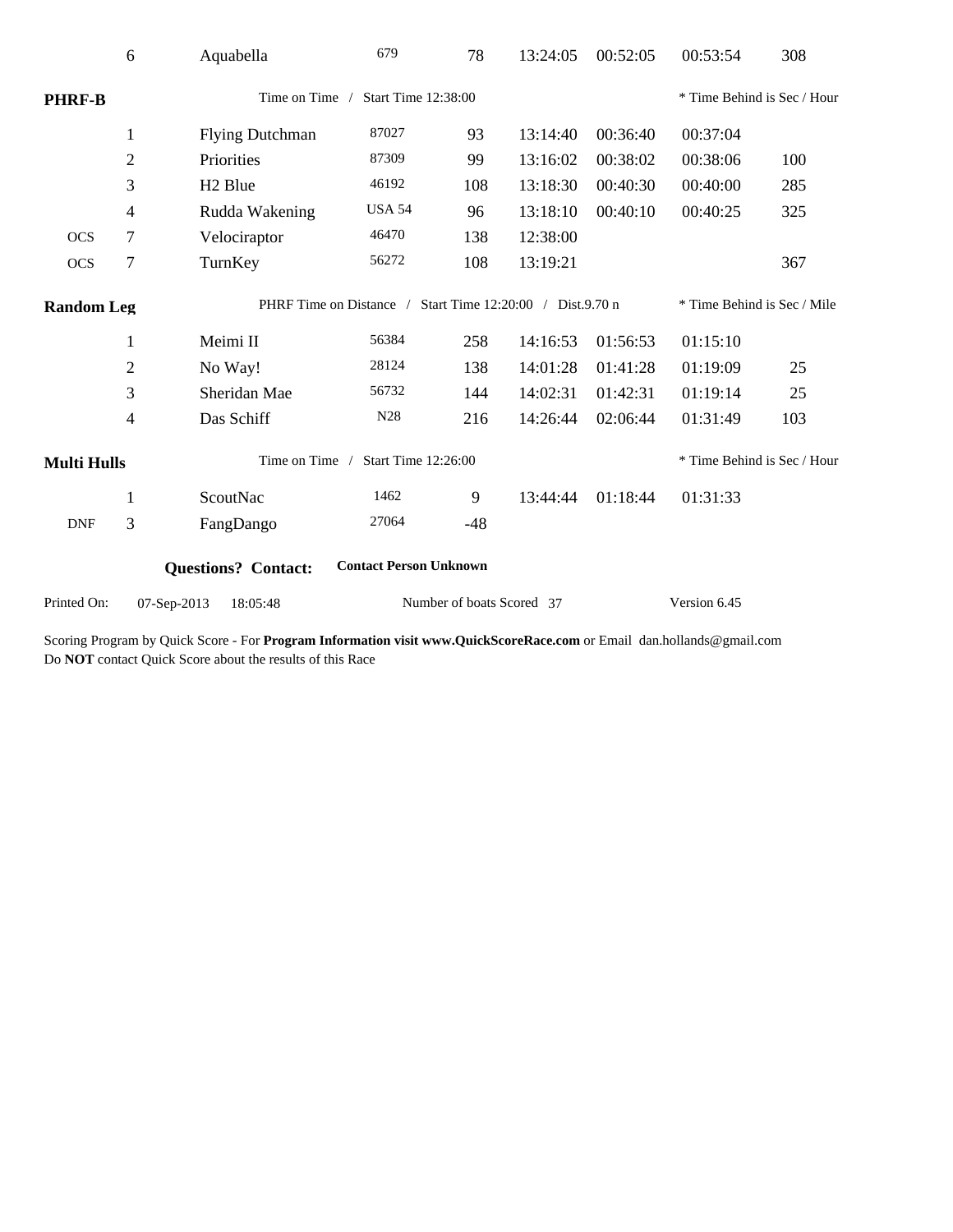## Race Date: 7 Sep 2013

Wind Speed: 7-9 kn

|                | Div<br><b>Rank</b>       | <b>Boat Name</b>  | Sail No.            | Rating | Finish<br><b>Time</b> | <b>Elapsed</b><br><b>Time</b> | Corrected<br><b>Time</b> | Seconds *<br><b>Behind</b>  |
|----------------|--------------------------|-------------------|---------------------|--------|-----------------------|-------------------------------|--------------------------|-----------------------------|
| <b>Cal 20</b>  |                          | One Design        |                     |        |                       |                               |                          |                             |
|                | $\mathbf{1}$             | Brew Ha Ha        | 15                  |        |                       |                               |                          |                             |
|                | $\boldsymbol{2}$         | Fifty-Fifty       | $50\,$              |        |                       |                               |                          |                             |
|                | 3                        | Penelope          | 716                 |        |                       |                               |                          |                             |
|                | 4                        | M <sub>2</sub>    | 370                 |        |                       |                               |                          |                             |
| <b>OCS</b>     | 6                        | Honu              | 1559                |        |                       |                               |                          |                             |
| Martin 242     |                          | One Design        |                     |        |                       |                               |                          |                             |
|                | $\mathbf{1}$             | <b>Blue Boat</b>  | 97947               |        |                       |                               |                          |                             |
|                | $\mathbf{2}$             | Pau Hana          | 46522               |        |                       |                               |                          |                             |
|                | 3                        | <b>Bad Wolf</b>   | 97321               |        |                       |                               |                          |                             |
|                | $\overline{\mathcal{L}}$ | Sails Coll        | $207\,$             |        |                       |                               |                          |                             |
| <b>Mercury</b> |                          | One Design        |                     |        |                       |                               |                          |                             |
|                | $\mathbf{1}$             | Miss Behavin      | 468                 |        |                       |                               |                          |                             |
|                | $\mathbf{2}$             | Mystery           | 467                 |        |                       |                               |                          |                             |
|                | 3                        | Mercury           | 504                 |        |                       |                               |                          |                             |
| Viper 640      |                          | One Design        |                     |        |                       |                               |                          |                             |
|                | $\mathbf{1}$             | Slitherin         | 130                 |        |                       |                               |                          |                             |
|                | $\mathbf{2}$             | Kindred Spirit    | 173                 |        |                       |                               |                          |                             |
|                | 3                        | Viral             | <b>USA 187</b>      |        |                       |                               |                          |                             |
|                | 4                        | <b>Snake Eyes</b> | 34                  |        |                       |                               |                          |                             |
|                | 5                        | Plane Crazy       | 149                 |        |                       |                               |                          |                             |
| ${\rm DNS}$    | 8                        | Tensor            | 60                  |        |                       |                               |                          |                             |
| <b>DNS</b>     | $8\,$                    | F.N.G.            | 148                 |        |                       |                               |                          |                             |
| PHRF-A         |                          | Time on Time /    | Start Time 14:59:00 |        |                       |                               |                          | * Time Behind is Sec / Hour |
|                | $\mathbf{1}$             | Huckleberry2      | $_{\rm USA\,15}$    | 54     | 15:53:29              | 00:54:29                      | 00:58:38                 |                             |
|                | $\mathbf{2}$             | Nitro             | 97626               | 84     | 15:56:49              | 00:57:49                      | 00:59:17                 | 40                          |
|                | 3                        | <b>JATO</b>       | 7311                | 36     | 15:52:59              | 00:53:59                      | 00:59:53                 | 77                          |
|                | 4                        | c&Ceann Saile     | 7101                | 75     | 15:59:05              | 01:00:05                      | 01:02:29                 | 236                         |
|                | 5                        | Aquabella         | 679                 | 78     | 16:01:28              | 01:02:28                      | 01:04:39                 | 369                         |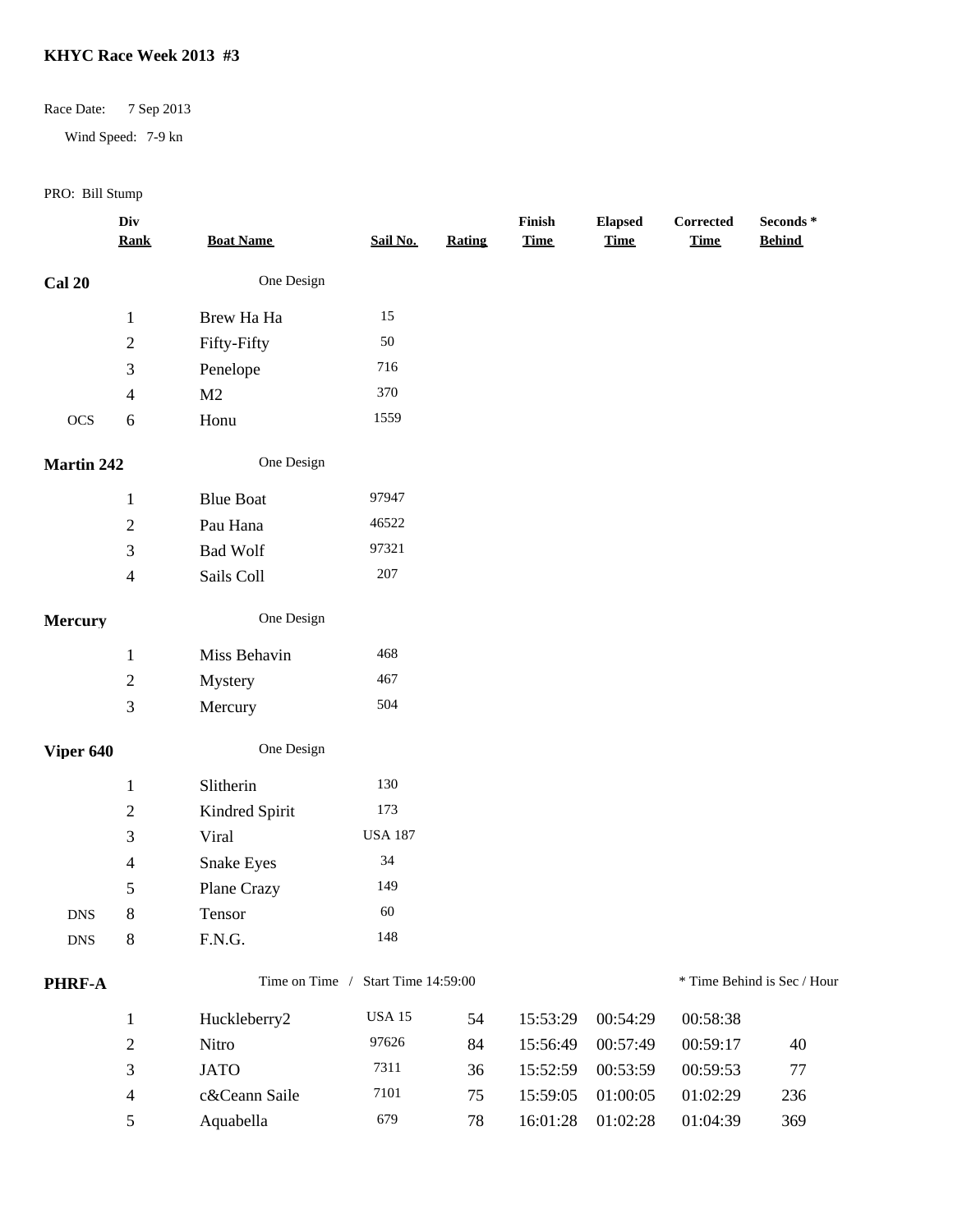|                    | 6              | Rocinante                  | 582                           | 90                        | 16:03:57 | 01:04:57 | 01:05:58                    | 450 |
|--------------------|----------------|----------------------------|-------------------------------|---------------------------|----------|----------|-----------------------------|-----|
| <b>PHRF-B</b>      |                | Time on Time               | Start Time 15:05:00           |                           |          |          | * Time Behind is Sec / Hour |     |
|                    | $\mathbf{1}$   | <b>Flying Dutchman</b>     | 87027                         | 93                        | 15:44:18 | 00:39:18 | 00:39:44                    |     |
|                    | $\overline{2}$ | H <sub>2</sub> Blue        | 46192                         | 108                       | 15:46:28 | 00:41:28 | 00:40:58                    | 112 |
|                    | 3              | Priorities                 | 87309                         | 99                        | 15:46:27 | 00:41:27 | 00:41:31                    | 162 |
|                    | 4              | Rudda Wakening             | <b>USA 54</b>                 | 96                        | 15:46:29 | 00:41:29 | 00:41:44                    | 181 |
|                    | 5              | Velociraptor               | 46470                         | 138                       | 15:49:16 | 00:44:16 | 00:41:49                    | 189 |
|                    | 6              | TurnKey                    | 56272                         | 108                       | 15:47:39 | 00:42:39 | 00:42:08                    | 217 |
| <b>Multi Hulls</b> |                | Time on Time               | <b>Start Time 15:11:00</b>    |                           |          |          | * Time Behind is Sec / Hour |     |
|                    | 1              | ScoutNac                   | 1462                          | 9                         | 15:32:02 | 00:21:02 | 00:24:27                    |     |
|                    | $\mathbf{2}$   | FangDango                  | 27064                         | $-48$                     | 15:32:07 | 00:21:07 | 00:27:21                    | 427 |
|                    |                | <b>Questions?</b> Contact: | <b>Contact Person Unknown</b> |                           |          |          |                             |     |
| Printed On:        | 07-Sep-2013    | 17:43:13                   |                               | Number of boats Scored 33 |          |          | Version 6.45                |     |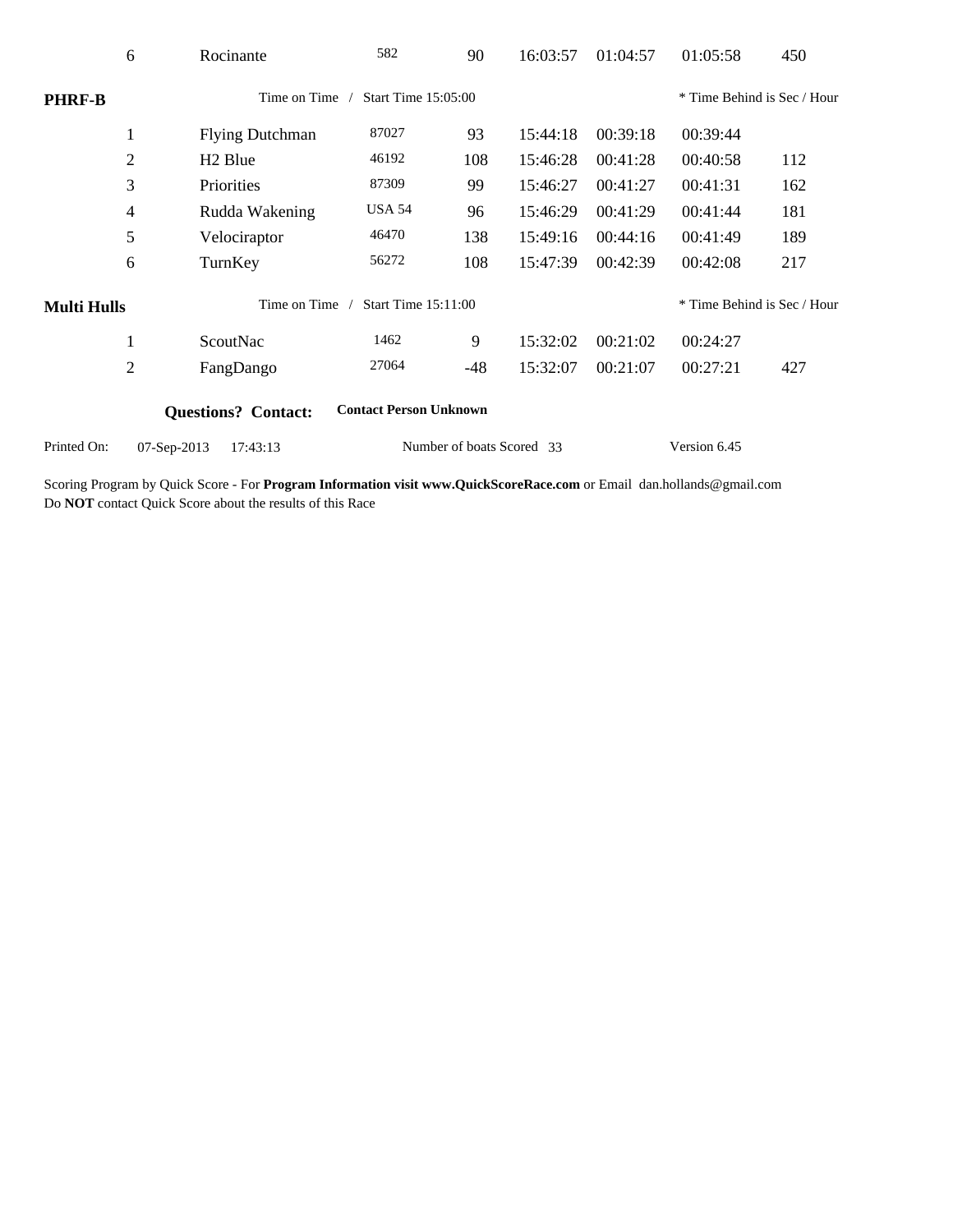## Race Date: 8 Sep 2013

Wind Speed: 6-8 kn

|                   | Div<br><b>Rank</b>       | <b>Boat Name</b> | Sail No.                           | <b>Rating</b> | Finish<br><b>Time</b> | <b>Elapsed</b><br><b>Time</b> | Corrected<br><b>Time</b> | Seconds *<br><b>Behind</b>  |
|-------------------|--------------------------|------------------|------------------------------------|---------------|-----------------------|-------------------------------|--------------------------|-----------------------------|
| <b>Cal 20</b>     |                          | One Design       |                                    |               |                       |                               |                          |                             |
|                   | $\mathbf{1}$             | Fifty-Fifty      | 50                                 |               |                       |                               |                          |                             |
|                   | $\overline{c}$           | Penelope         | 716                                |               |                       |                               |                          |                             |
|                   | 3                        | M2               | 370                                |               |                       |                               |                          |                             |
|                   | $\overline{\mathcal{A}}$ | Honu             | 1559                               |               |                       |                               |                          |                             |
|                   | 5                        | Brew Ha Ha       | $15\,$                             |               |                       |                               |                          |                             |
| <b>Martin 242</b> |                          | One Design       |                                    |               |                       |                               |                          |                             |
|                   | $\mathbf{1}$             | Pau Hana         | 46522                              |               |                       |                               |                          |                             |
|                   | $\overline{c}$           | <b>Blue Boat</b> | 97947                              |               |                       |                               |                          |                             |
|                   | 3                        | Sails Coll       | 207                                |               |                       |                               |                          |                             |
|                   | $\overline{4}$           | <b>Bad Wolf</b>  | 97321                              |               |                       |                               |                          |                             |
| <b>Mercury</b>    |                          | One Design       |                                    |               |                       |                               |                          |                             |
|                   | $\mathbf{1}$             | Mystery          | 467                                |               |                       |                               |                          |                             |
|                   | $\overline{2}$           | Miss Behavin     | 468                                |               |                       |                               |                          |                             |
|                   | 3                        | Mercury          | 504                                |               |                       |                               |                          |                             |
| Viper 640         |                          | One Design       |                                    |               |                       |                               |                          |                             |
|                   | $\mathbf{1}$             | Kindred Spirit   | 173                                |               |                       |                               |                          |                             |
|                   | $\overline{c}$           | Slitherin        | 130                                |               |                       |                               |                          |                             |
|                   | 3                        | Viral            | <b>USA 187</b>                     |               |                       |                               |                          |                             |
|                   | 4                        | Snake Eyes       | 34                                 |               |                       |                               |                          |                             |
|                   | 5                        | F.N.G.           | 148                                |               |                       |                               |                          |                             |
|                   | 6                        | Plane Crazy      | 149                                |               |                       |                               |                          |                             |
| <b>DNS</b>        | $8\,$                    | Tensor           | 60                                 |               |                       |                               |                          |                             |
| PHRF-A            |                          |                  | Time on Time / Start Time 12:18:00 |               |                       |                               |                          | * Time Behind is Sec / Hour |
|                   | $\mathbf{1}$             | Huckleberry2     | <b>USA 15</b>                      | 54            | 13:37:33              | 01:19:33                      | 01:25:37                 |                             |
|                   | $\mathbf{2}$             | Nitro            | 97626                              | 84            | 13:43:19              | 01:25:19                      | 01:27:28                 | 78                          |
|                   | 3                        | <b>JATO</b>      | 7311                               | 36            | 13:40:48              | 01:22:48                      | 01:31:51                 | 262                         |
|                   | $\overline{4}$           | c&Ceann Saile    | 7101                               | 75            | 13:46:22              | 01:28:22                      | 01:31:54                 | 264                         |
|                   | 5                        | Aquabella        | 679                                | 78            | 13:49:21              | 01:31:21                      | 01:34:33                 | 376                         |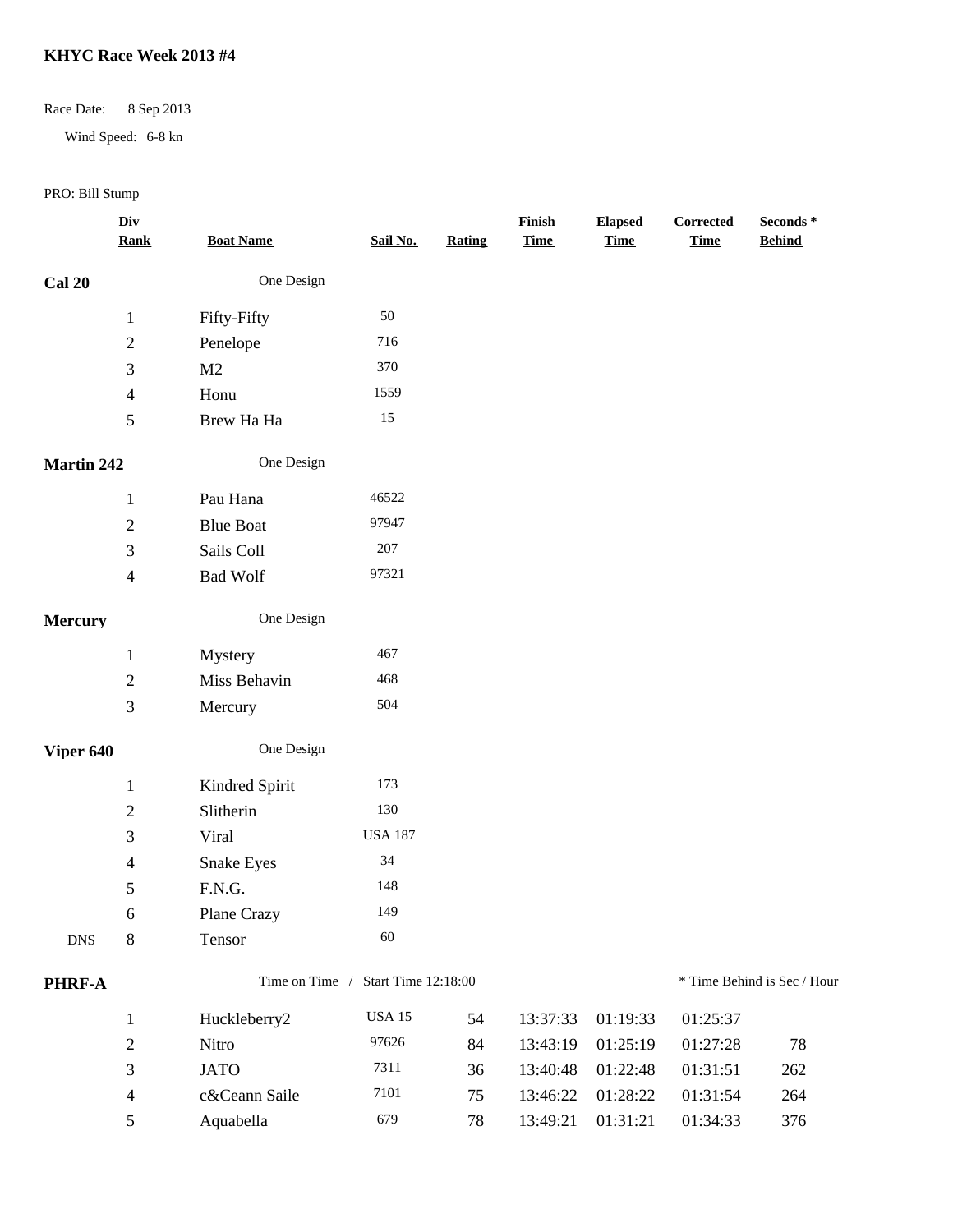|                                                             | 6                                            | Rocinante              | 582                                                        | 90                        | 13:55:19 | 01:37:19 | 01:38:50                    | 556 |  |
|-------------------------------------------------------------|----------------------------------------------|------------------------|------------------------------------------------------------|---------------------------|----------|----------|-----------------------------|-----|--|
| <b>PHRF-B</b>                                               | Time on Time /<br><b>Start Time 12:24:00</b> |                        |                                                            |                           |          |          | * Time Behind is Sec / Hour |     |  |
|                                                             | $\mathbf{1}$                                 | H <sub>2</sub> Blue    | 46192                                                      | 108                       | 13:26:10 | 01:02:10 | 01:01:25                    |     |  |
|                                                             | $\sqrt{2}$                                   | TurnKey                | 56272                                                      | 108                       | 13:26:38 | 01:02:38 | 01:01:52                    | 26  |  |
|                                                             | $\mathfrak{Z}$                               | <b>Flying Dutchman</b> | 87027                                                      | 93                        | 13:25:59 | 01:01:59 | 01:02:39                    | 72  |  |
|                                                             | $\overline{4}$                               | Priorities             | 87309                                                      | 99                        | 13:26:36 | 01:02:36 | 01:02:42                    | 75  |  |
|                                                             | 5                                            | Rudda Wakening         | <b>USA 54</b>                                              | 96                        | 13:28:13 | 01:04:13 | 01:04:37                    | 188 |  |
|                                                             | 6                                            | Velociraptor           | 46470                                                      | 138                       | 13:32:25 | 01:08:25 | 01:04:38                    | 189 |  |
| <b>Random Leg</b>                                           |                                              |                        | PHRF Time on Distance / Start Time 12:06:00 / Dist.10.40 n |                           |          |          | * Time Behind is Sec / Mile |     |  |
|                                                             | $\mathbf{1}$                                 | No Way!                | 28124                                                      | 138                       | 14:10:37 | 02:04:37 | 01:40:42                    |     |  |
|                                                             | $\overline{2}$                               | Meimi II               | 56384                                                      | 258                       | 14:35:13 | 02:29:13 | 01:44:30                    | 22  |  |
|                                                             | 3                                            | Sheridan Mae           | 56732                                                      | 144                       | 14:22:03 | 02:16:03 | 01:51:05                    | 60  |  |
|                                                             | $\overline{\mathcal{L}}$                     | Das Schiff             | N28                                                        | 216                       | 14:47:26 | 02:41:26 | 02:04:00                    | 134 |  |
| <b>Multi Hulls</b>                                          | Time on Time /<br>Start Time 12:12:00        |                        |                                                            |                           |          |          | * Time Behind is Sec / Hour |     |  |
| $\mathbf{1}$                                                |                                              | FangDango              | 27064                                                      | $-48$                     | 12:40:07 | 00:28:07 | 00:36:24                    |     |  |
|                                                             | $\overline{2}$                               | ScoutNac               | 1462                                                       | 9                         | 12:44:20 | 00:32:20 | 00:37:36                    | 119 |  |
| <b>Contact Person Unknown</b><br><b>Questions? Contact:</b> |                                              |                        |                                                            |                           |          |          |                             |     |  |
| Printed On:                                                 | 08-Sep-2013                                  | 16:03:55               |                                                            | Number of boats Scored 37 |          |          | Version 6.45                |     |  |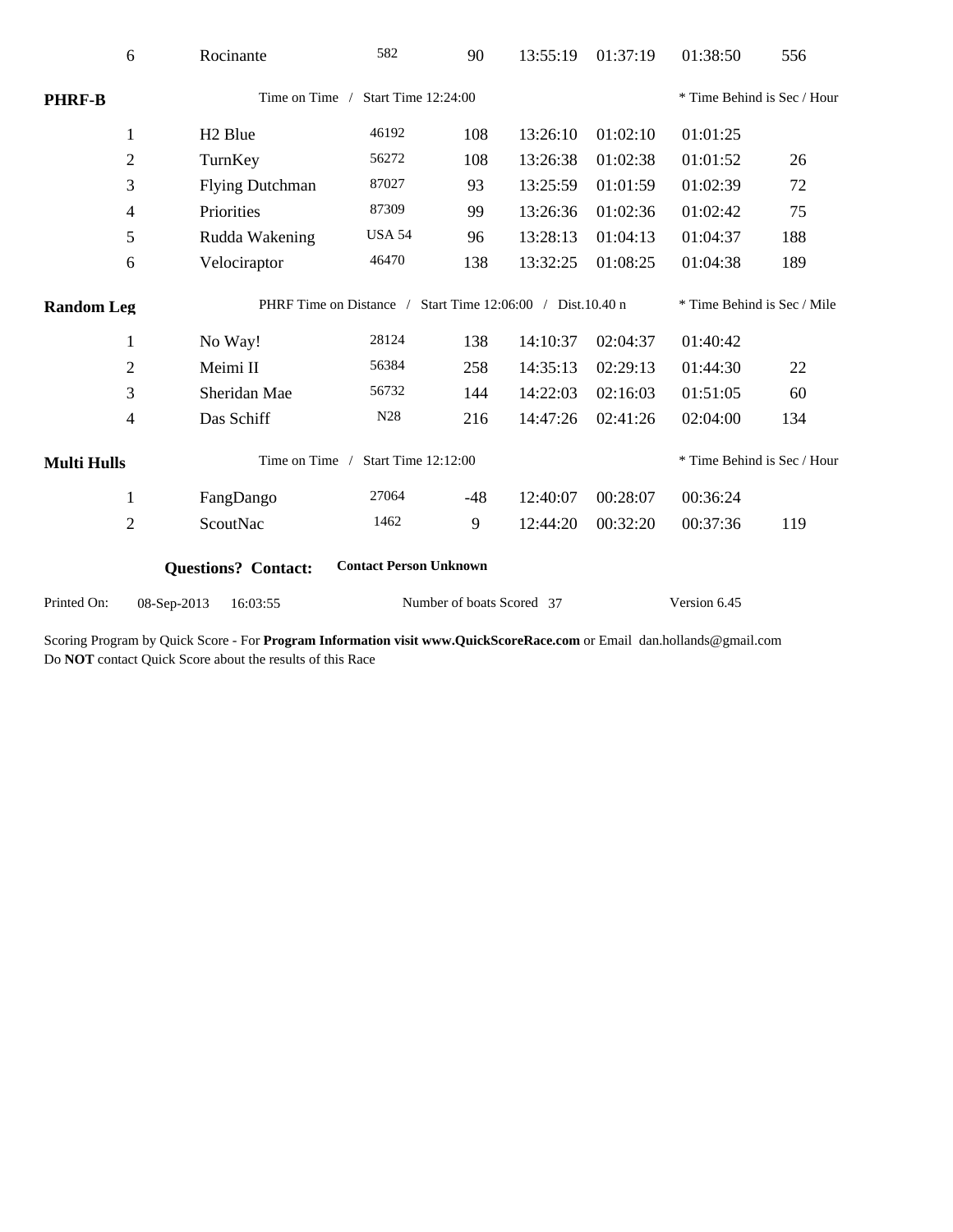Race Date: 8 Sep 2013

Wind Speed: 8-10 kn

|                   | Div<br><b>Rank</b>       | <b>Boat Name</b>                                                           | Sail No. | <b>Rating</b> | Finish<br><b>Time</b> | <b>Elapsed</b><br><b>Time</b> | Corrected<br><b>Time</b> | Seconds $^\ast$<br><b>Behind</b> |
|-------------------|--------------------------|----------------------------------------------------------------------------|----------|---------------|-----------------------|-------------------------------|--------------------------|----------------------------------|
|                   |                          |                                                                            |          |               |                       |                               |                          |                                  |
| <b>Cal 20</b>     |                          | One Design                                                                 |          |               |                       |                               |                          |                                  |
|                   | $\mathbf{1}$             | Honu                                                                       | 1559     |               |                       |                               |                          |                                  |
|                   | $\overline{c}$           | M <sub>2</sub>                                                             | 370      |               |                       |                               |                          |                                  |
|                   | 3                        | Fifty-Fifty                                                                | 50       |               |                       |                               |                          |                                  |
|                   | $\overline{\mathcal{A}}$ | Brew Ha Ha                                                                 | 15       |               |                       |                               |                          |                                  |
|                   | 5                        | Penelope                                                                   | 716      |               |                       |                               |                          |                                  |
| <b>Martin 242</b> |                          | One Design                                                                 |          |               |                       |                               |                          |                                  |
|                   | $\,1\,$                  | Pau Hana                                                                   | 46522    |               |                       |                               |                          |                                  |
|                   | $\sqrt{2}$               | <b>Blue Boat</b>                                                           | 97947    |               |                       |                               |                          |                                  |
|                   | 3                        | Sails Coll                                                                 | $207\,$  |               |                       |                               |                          |                                  |
|                   | $\overline{\mathcal{L}}$ | <b>Bad Wolf</b>                                                            | 97321    |               |                       |                               |                          |                                  |
| Mercury           |                          | One Design                                                                 |          |               |                       |                               |                          |                                  |
|                   | $\mathbf{1}$             | Mystery                                                                    | 467      |               |                       |                               |                          |                                  |
|                   | $\sqrt{2}$               | Miss Behavin                                                               | 468      |               |                       |                               |                          |                                  |
|                   | 3                        | Mercury                                                                    | 504      |               |                       |                               |                          |                                  |
| Viper 640         |                          | One Design                                                                 |          |               |                       |                               |                          |                                  |
|                   | $\mathbf{1}$             | Slitherin                                                                  | 130      |               |                       |                               |                          |                                  |
|                   | $\boldsymbol{2}$         | Kindred Spirit                                                             | 173      |               |                       |                               |                          |                                  |
|                   | 3                        | Snake Eyes                                                                 | $34\,$   |               |                       |                               |                          |                                  |
|                   | $\overline{\mathcal{A}}$ | $\boldsymbol{\mathsf{F}}.\boldsymbol{\mathsf{N}}.\boldsymbol{\mathsf{G}}.$ | 148      |               |                       |                               |                          |                                  |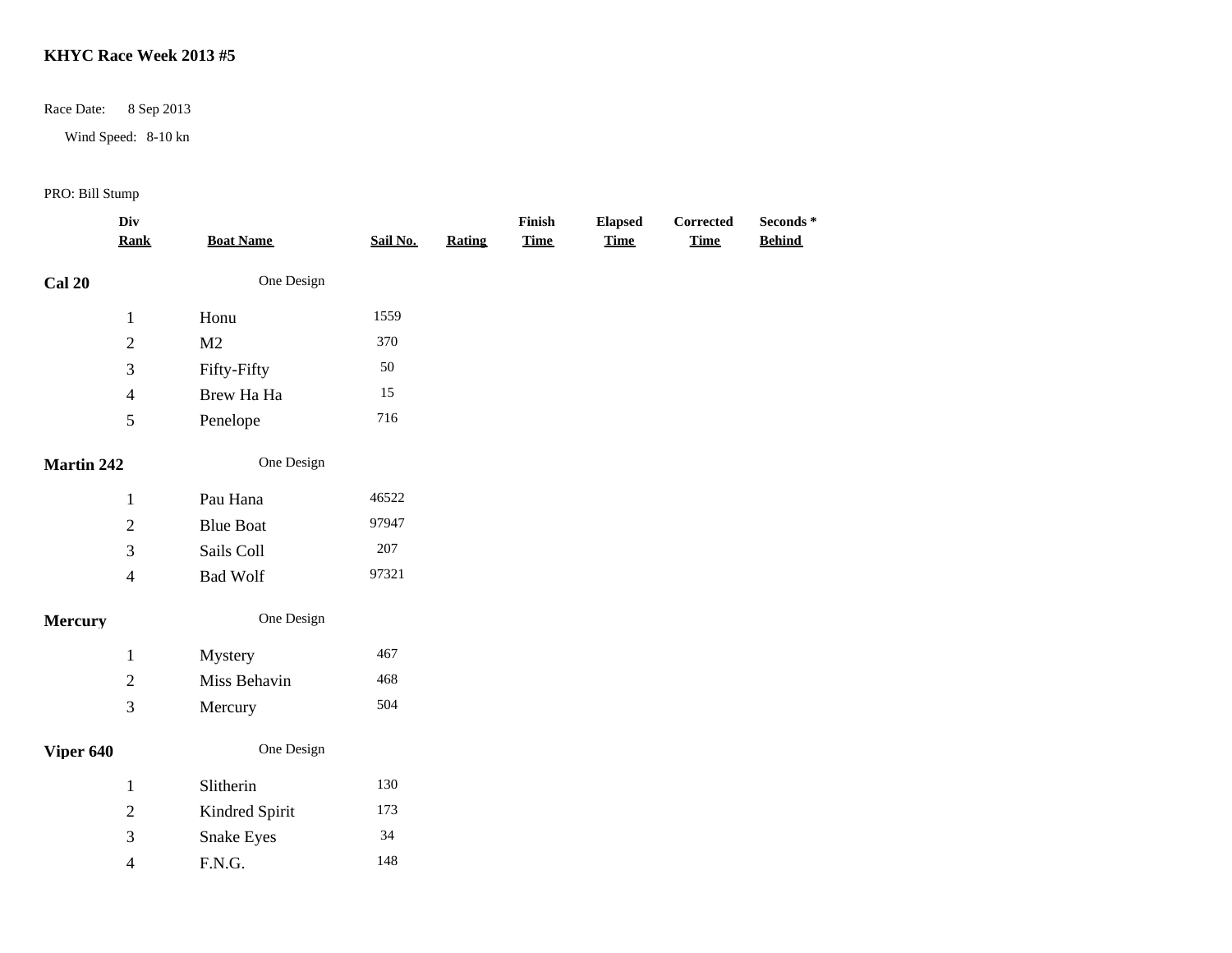|                    | 5              | Plane Crazy                | 149                           |                           |          |                             |          |                             |  |  |
|--------------------|----------------|----------------------------|-------------------------------|---------------------------|----------|-----------------------------|----------|-----------------------------|--|--|
|                    | 6              | Viral                      | <b>USA 187</b>                |                           |          |                             |          |                             |  |  |
| <b>DNS</b>         | 8              | Tensor                     | 60                            |                           |          |                             |          |                             |  |  |
| <b>PHRF-A</b>      |                | Time on Time /             | Start Time 14:07:00           |                           |          |                             |          | * Time Behind is Sec / Hour |  |  |
|                    | $\mathbf{1}$   | Huckleberry2               | <b>USA 15</b>                 | 54                        | 14:47:42 | 00:40:42                    | 00:43:48 |                             |  |  |
|                    | $\sqrt{2}$     | Nitro                      | 97626                         | 84                        | 14:50:12 | 00:43:12                    | 00:44:17 | 40                          |  |  |
|                    | 3              | c&Ceann Saile              | 7101                          | 75                        | 14:52:56 | 00:45:56                    | 00:47:46 | 326                         |  |  |
|                    | 4              | <b>JATO</b>                | 7311                          | 36                        | 14:50:10 | 00:43:10                    | 00:47:53 | 336                         |  |  |
|                    | 5              | Aquabella                  | 679                           | 78                        | 14:54:14 | 00:47:14                    | 00:48:53 | 418                         |  |  |
|                    | 6              | Rocinante                  | 582                           | 90                        | 14:57:26 | 00:50:26                    | 00:51:13 | 610                         |  |  |
| <b>PHRF-B</b>      |                | Time on Time /             | <b>Start Time 14:01:00</b>    |                           |          | * Time Behind is Sec / Hour |          |                             |  |  |
|                    | $\mathbf{1}$   | Priorities                 | 87309                         | 99                        | 14:46:43 | 00:45:43                    | 00:45:47 |                             |  |  |
|                    | $\overline{c}$ | TurnKey                    | 56272                         | 108                       | 14:48:00 | 00:47:00                    | 00:46:26 | 51                          |  |  |
|                    | 3              | Rudda Wakening             | <b>USA 54</b>                 | 96                        | 14:47:26 | 00:46:26                    | 00:46:43 | 73                          |  |  |
|                    | 4              | <b>Flying Dutchman</b>     | 87027                         | 93                        | 14:47:24 | 00:46:24                    | 00:46:54 | 88                          |  |  |
|                    | 5              | H <sub>2</sub> Blue        | 46192                         | 108                       | 14:49:14 | 00:48:14                    | 00:47:39 | 147                         |  |  |
|                    | 6              | Velociraptor               | 46470                         | 138                       | 14:52:25 | 00:51:25                    | 00:48:35 | 220                         |  |  |
| <b>Multi Hulls</b> |                | Time on Time /             | Start Time 13:00:00           |                           |          |                             |          | * Time Behind is Sec / Hour |  |  |
|                    | $\mathbf{1}$   | ScoutNac                   | 1462                          | 9                         | 14:01:16 | 01:01:16                    | 01:11:14 |                             |  |  |
|                    | $\overline{c}$ | FangDango                  | 27064                         | $-48$                     | 13:56:36 | 00:56:36                    | 01:13:17 | 104                         |  |  |
|                    |                | <b>Questions? Contact:</b> | <b>Contact Person Unknown</b> |                           |          |                             |          |                             |  |  |
| Printed On:        | 08-Sep-2013    | 15:19:33                   |                               | Number of boats Scored 33 |          | Version 6.45                |          |                             |  |  |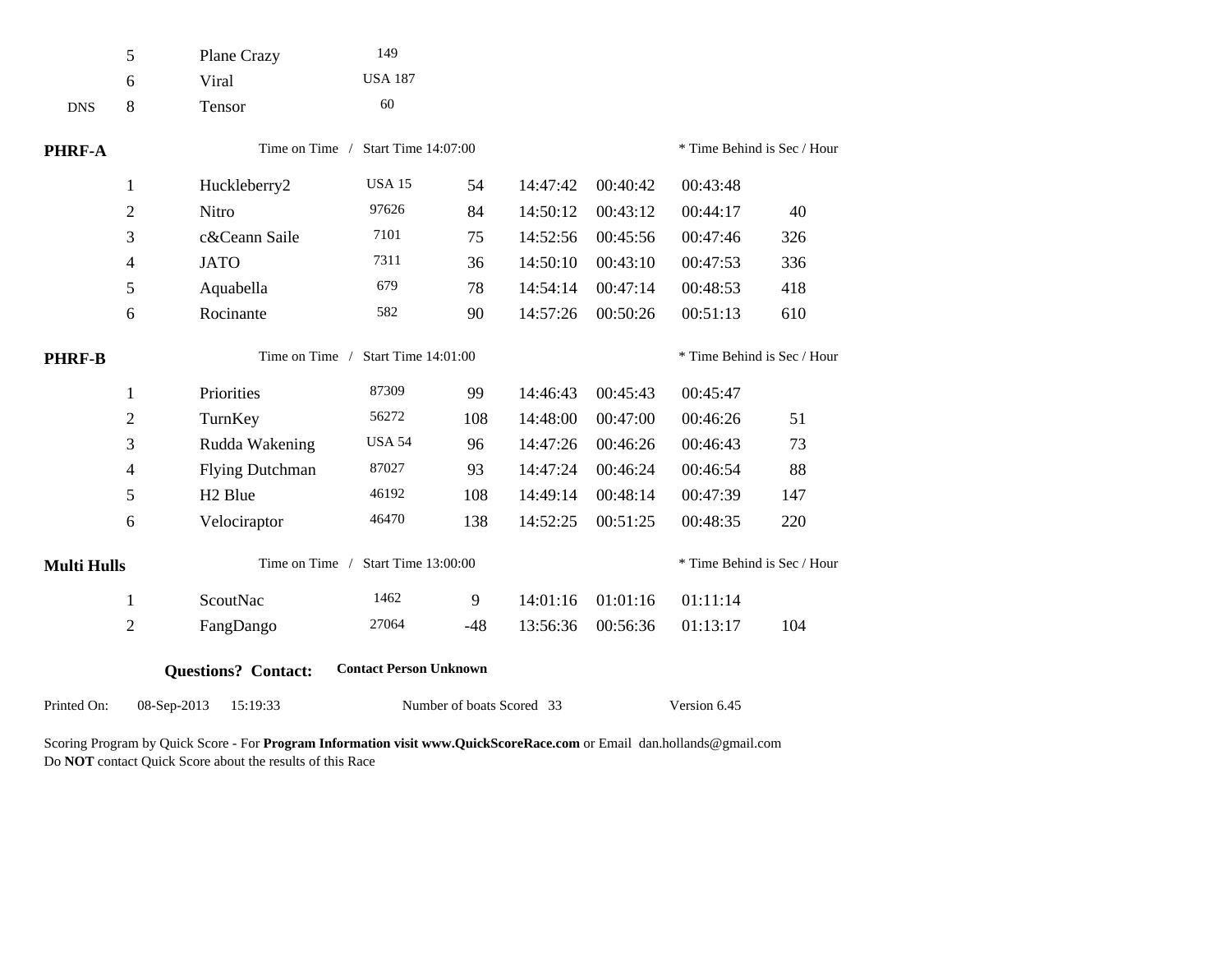## Race Date: 8 Sep 2013

Wind Speed: 8-11 kn

|                | Div<br><b>Rank</b> | <b>Boat Name</b> | Sail No.                           | <b>Rating</b> | Finish<br><b>Time</b> | <b>Elapsed</b><br><b>Time</b> | Corrected<br><b>Time</b> | Seconds *<br><b>Behind</b>  |  |
|----------------|--------------------|------------------|------------------------------------|---------------|-----------------------|-------------------------------|--------------------------|-----------------------------|--|
| <b>Cal 20</b>  |                    | One Design       |                                    |               |                       |                               |                          |                             |  |
| ${\rm DNS}$    | $\sqrt{6}$         | Brew Ha Ha       | 15                                 |               |                       |                               |                          |                             |  |
| ${\rm DNS}$    | $6\,$              | M <sub>2</sub>   | 370                                |               |                       |                               |                          |                             |  |
| ${\rm DNS}$    | $6\,$              | Penelope         | 716                                |               |                       |                               |                          |                             |  |
| ${\rm DNS}$    | $\sqrt{6}$         | Honu             | 1559                               |               |                       |                               |                          |                             |  |
| ${\rm DNS}$    | $\sqrt{6}$         | Fifty-Fifty      | $50\,$                             |               |                       |                               |                          |                             |  |
| Martin 242     |                    | One Design       |                                    |               |                       |                               |                          |                             |  |
| ${\rm DNS}$    | $\sqrt{5}$         | Sails Coll       | 207                                |               |                       |                               |                          |                             |  |
| ${\rm DNS}$    | $\sqrt{5}$         | Pau Hana         | 46522                              |               |                       |                               |                          |                             |  |
| ${\rm DNS}$    | $\sqrt{5}$         | <b>Bad Wolf</b>  | 97321                              |               |                       |                               |                          |                             |  |
| ${\rm DNS}$    | $\mathfrak{S}$     | <b>Blue Boat</b> | 97947                              |               |                       |                               |                          |                             |  |
| <b>Mercury</b> |                    | One Design       |                                    |               |                       |                               |                          |                             |  |
| ${\rm DNS}$    | $\overline{4}$     | Mystery          | 467                                |               |                       |                               |                          |                             |  |
| ${\rm DNS}$    | $\overline{4}$     | Miss Behavin     | 468                                |               |                       |                               |                          |                             |  |
| ${\rm DNS}$    | $\overline{4}$     | Mercury          | 504                                |               |                       |                               |                          |                             |  |
| Viper 640      |                    | One Design       |                                    |               |                       |                               |                          |                             |  |
|                | $\,1\,$            | Kindred Spirit   | 173                                |               |                       |                               |                          |                             |  |
|                | $\sqrt{2}$         | Slitherin        | 130                                |               |                       |                               |                          |                             |  |
|                | 3                  | Viral            | <b>USA 187</b>                     |               |                       |                               |                          |                             |  |
|                | $\overline{4}$     | Snake Eyes       | $34\,$                             |               |                       |                               |                          |                             |  |
|                | 5                  | F.N.G.           | 148                                |               |                       |                               |                          |                             |  |
|                | 6                  | Plane Crazy      | 149                                |               |                       |                               |                          |                             |  |
| ${\rm DNS}$    | $\,8\,$            | Tensor           | 60                                 |               |                       |                               |                          |                             |  |
| PHRF-A         |                    |                  | Time on Time / Start Time 14:00:00 |               |                       |                               |                          | * Time Behind is Sec / Hour |  |
| ${\rm DNS}$    | $\boldsymbol{7}$   | Rocinante        | 582                                | 90            |                       |                               |                          |                             |  |
| ${\rm DNS}$    | $\boldsymbol{7}$   | Aquabella        | 679                                | 78            |                       |                               |                          |                             |  |
| <b>DNS</b>     | $\tau$             | c&Ceann Saile    | 7101                               | 75            |                       |                               |                          |                             |  |
| ${\rm DNS}$    | $\tau$             | <b>JATO</b>      | 7311                               | 36            |                       |                               |                          |                             |  |
| ${\rm DNS}$    | $\tau$             | Nitro            | 97626                              | 84            |                       |                               |                          |                             |  |